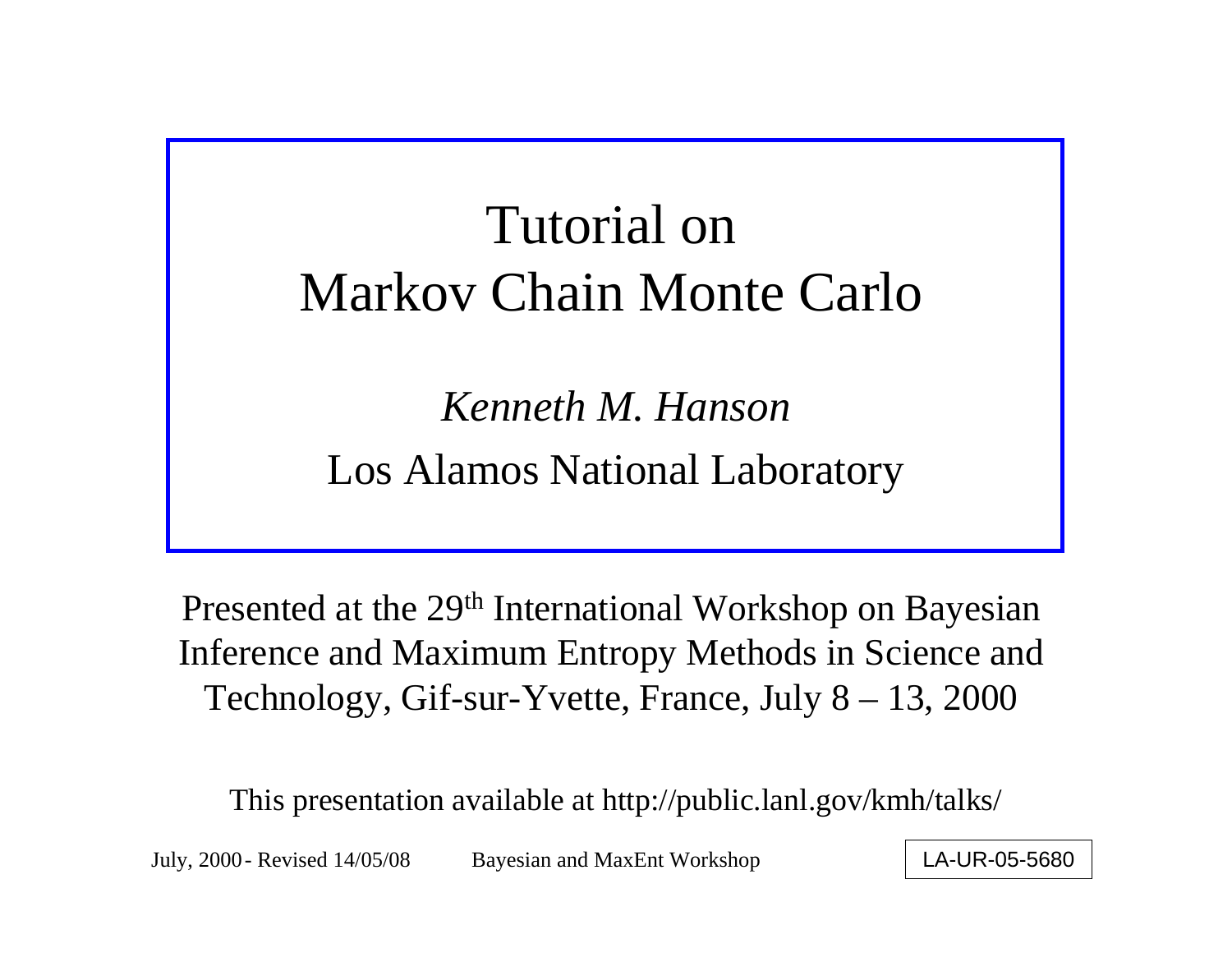#### Acknowledgements

- MCMC experts
	- Julian Besag, Jim Guberantus, John Skilling, Malvin Kalos
- General discussions
	- Greg Cunningham, Richard Silver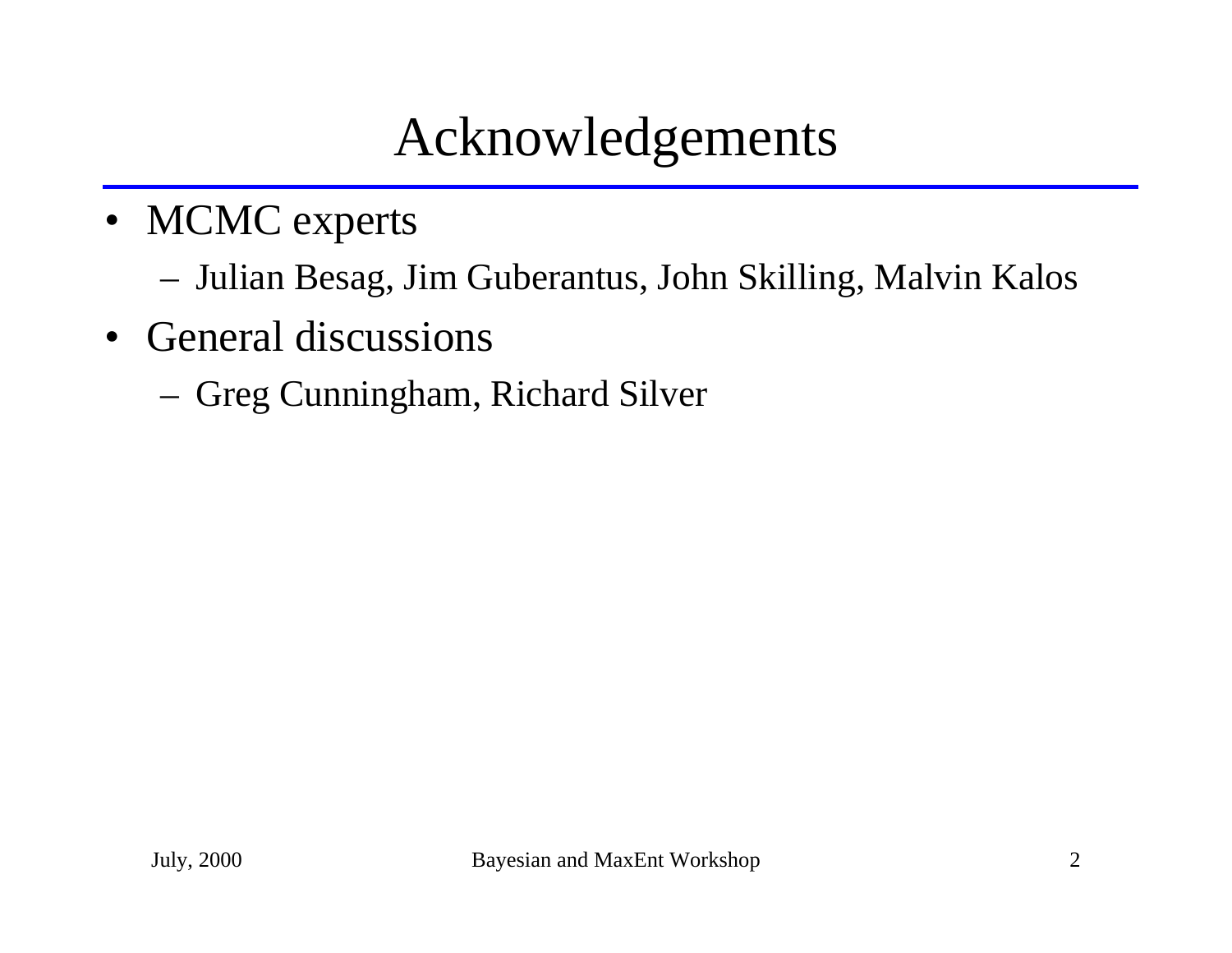- •Parameter space of *n* dimensions represented by vector **x**
- Given an "arbitrary" **target** probability density function (pdf),  $q(\mathbf{x})$ , draw a set of samples  $\{\mathbf{x}_k\}$  from it
- Only requirement typically is that, given **<sup>x</sup>**, one be able to evaluate *Cq* ( **<sup>x</sup>**), where *C* is an unknown constant
	- MCMC algorithms do not typically require knowledge of the normalization constant of the target pdf; from now on the multiplicative constant *C* will not be made explicit
- Although focus here is on continuous variables, MCMC can be applied to discrete variables as well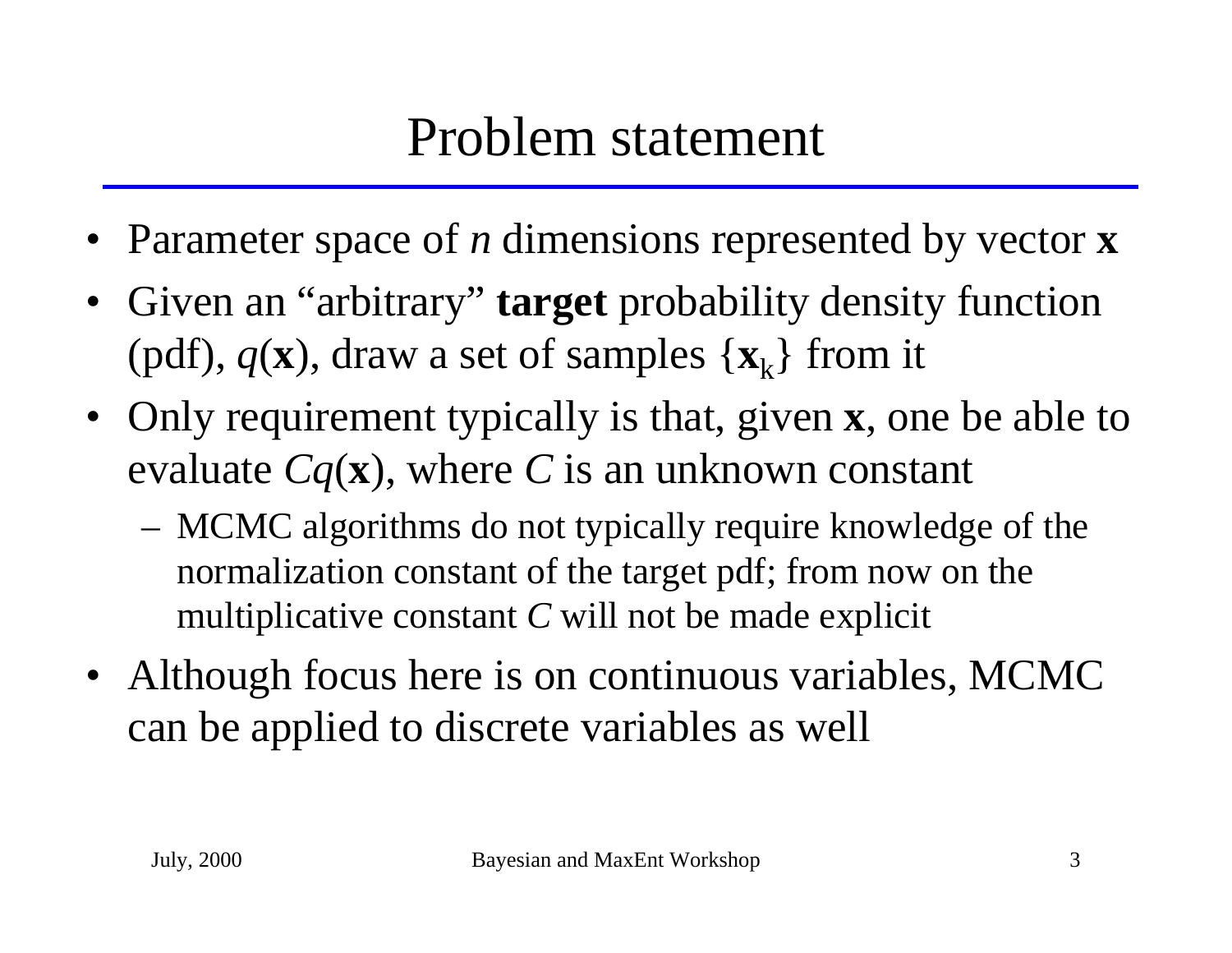# Uses of MCMC

• Permits evaluation of the expectation values of functions of **<sup>x</sup>**, e.g.,

$$
\langle f(\mathbf{x}) \rangle = \int f(\mathbf{x}) q(\mathbf{x}) d\mathbf{x} \cong (1/K) \Sigma_k f(\mathbf{x}_k)
$$

typical use is to calculate mean  $\langle x \rangle$  and variance  $\langle (x - \langle x \rangle)^2 \rangle$ 〉

- Also useful for evaluating integrals, such as the partition function for properly normalizing the pdf
- Dynamic display of sequences provides visualization of uncertainties in model and range of model variations
- Automatic marginalization; when considering any subset of parameters of an MCMC sequence, the remaining parameters are marginalized over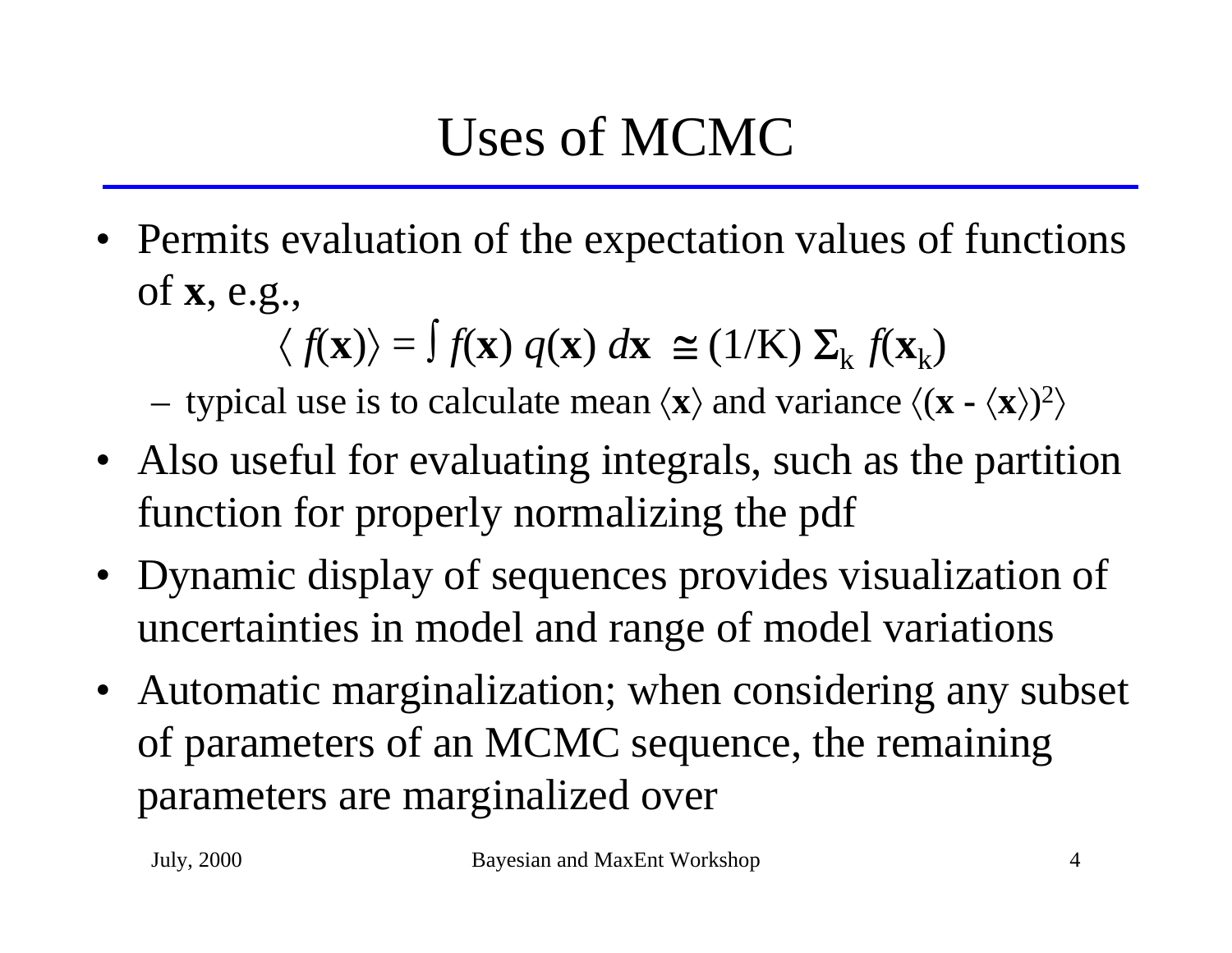## Markov Chain Monte Carlo

Generates sequence of random samples from an arbitrary probability density function

- Metropolis algorithm:
	- draw trial step from symmetric pdf, i.e.,  $t(\Delta \mathbf{x}) = t(-\Delta \mathbf{x})$
	- accept or reject trial step
	- simple and generally applicable
	- relies only on calculation of target pdf for any **x**

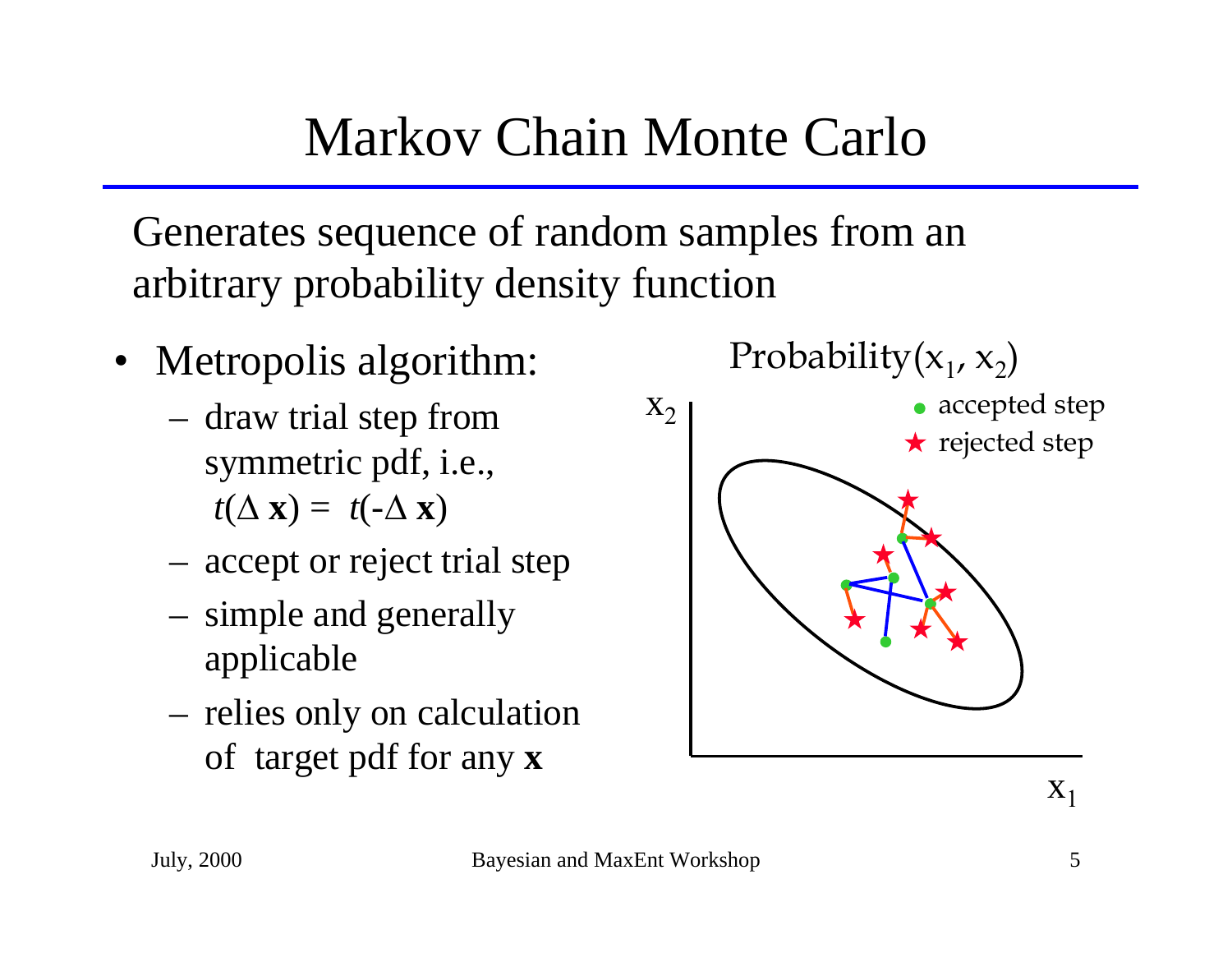## Metropolis algorithm

- Select initial parameter vector  $\mathbf{x}_0$
- • Iterate as follows: at iteration number k(1) create new trial position  $\mathbf{x}^* = \mathbf{x}_k + \Delta \mathbf{x}$  , where  $\Delta x$  is randomly chosen from  $t(\Delta x)$ (2) calculate ratio  $r = q(\mathbf{x}^*)/q(\mathbf{x}_k)$ (3) accept trial position, i.e. set  $\mathbf{x}_{k+1} = \mathbf{x}^*$ if  $r \geq 1$  or with probability *r*, if  $r < 1$ otherwise stay put,  $\mathbf{x}_{k+1} = \mathbf{x}_k$
- Requires only computation of  $q(\mathbf{x})$
- Creates Markov chain since  $\mathbf{x}_{k+1}$  depends only on  $\mathbf{x}_k$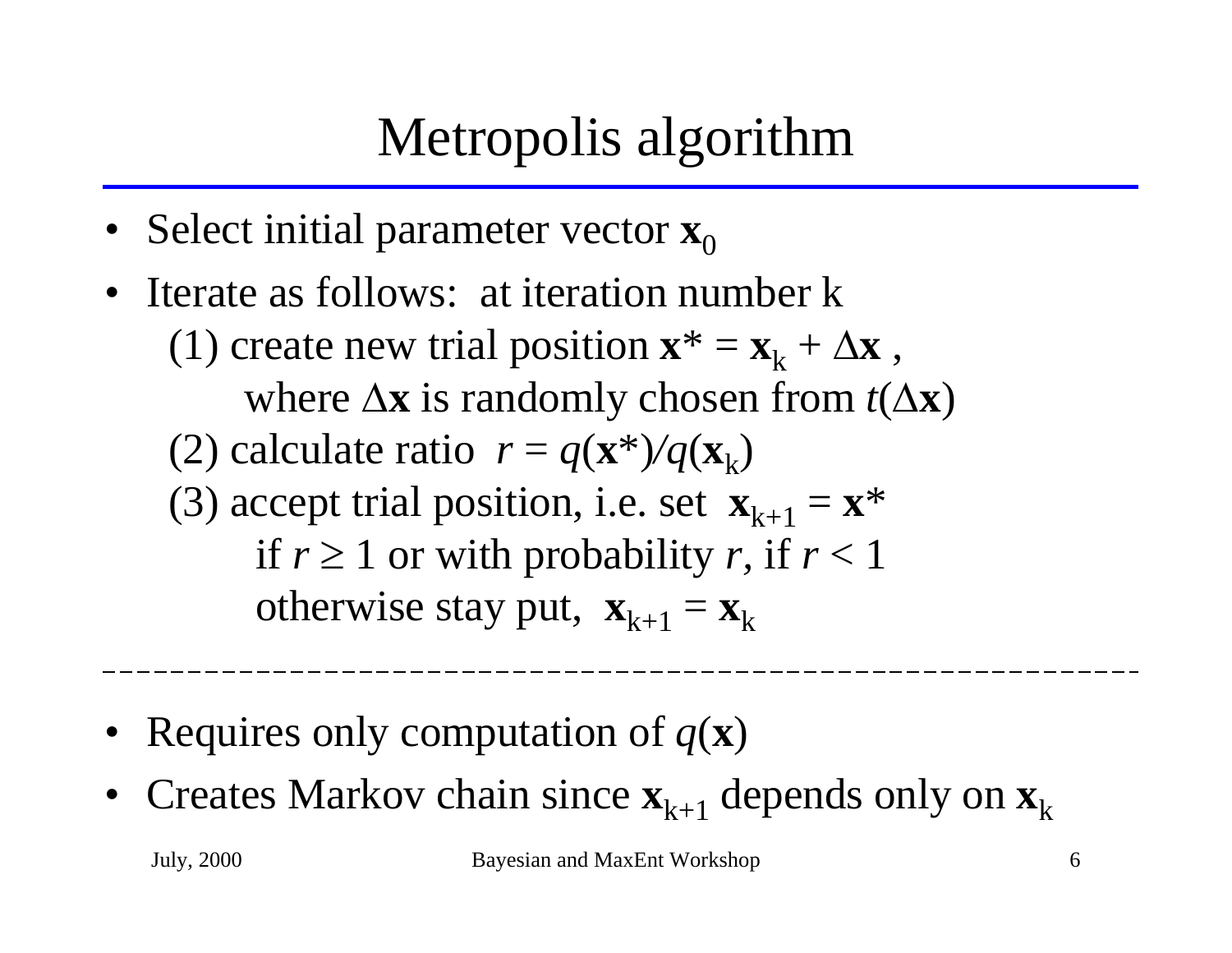## Choice of trial distribution

- Loose requirements on trial distribution  $t()$ 
	- stationary; independent of position
- Often used functions include
	- *<sup>n</sup>*-D Gaussian, isotropic and uncorrelated
	- *<sup>n</sup>*-D Cauchy, isotropic and uncorrelated
- Choose width to "optimize" MCMC efficiency
	- rule of thumb: aim for acceptance fraction of about 25%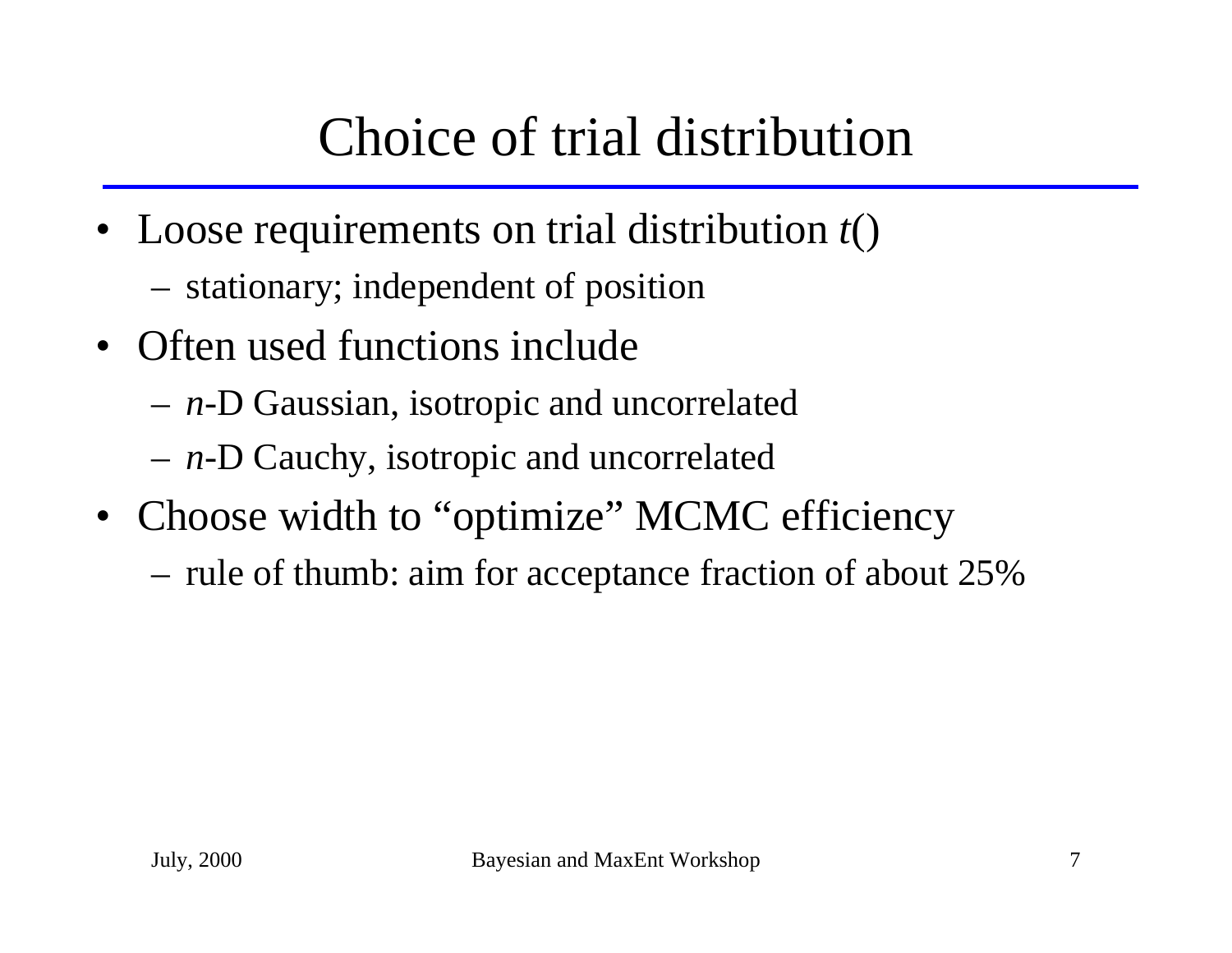#### Experiments with the Metropolis algorithm

- • Target distribution *q* ( **<sup>x</sup>**) is *n* dimensional Gaussian
	- uncorrelated, univariate (isotropic with unit variance)
	- most generic case
- Trial distribution *t*(Δx) is *n* dimensional Gaussian
	- uncorrelated, equivariate; various widths

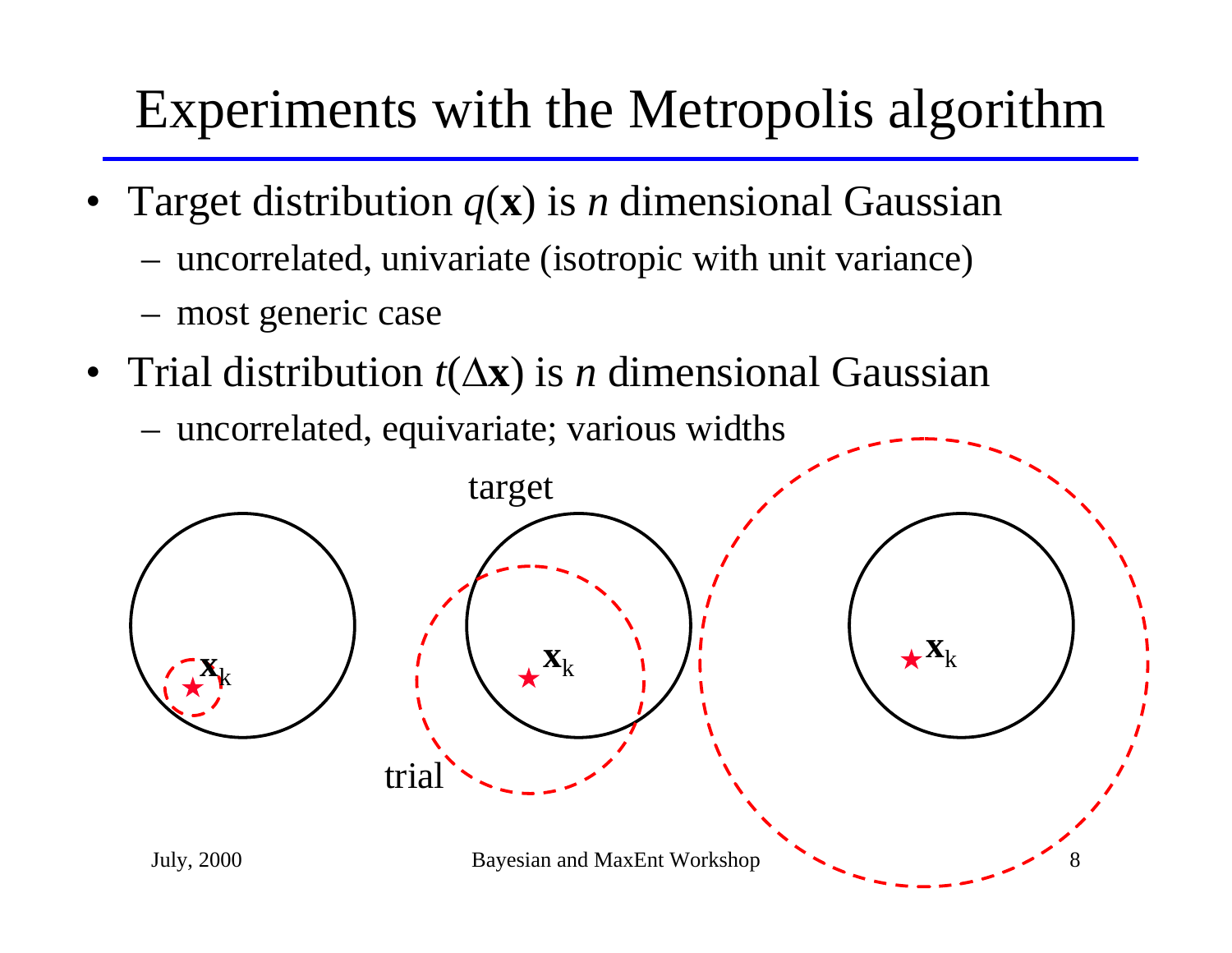### MCMC sequences for 2D Gaussian

- results of running Metropolis with ratios of width of trial to target of 0.25, 1, and 4
- when trial pdf is much smaller than target pdf, movement across target pdf is slow
- when trial width same as target, samples seem to sample target pdf better
- when trial much larger than target, trials stay put for long periods, but jumps are large
	- • This example from Hanson and Cunningham (SPIE, 1998)

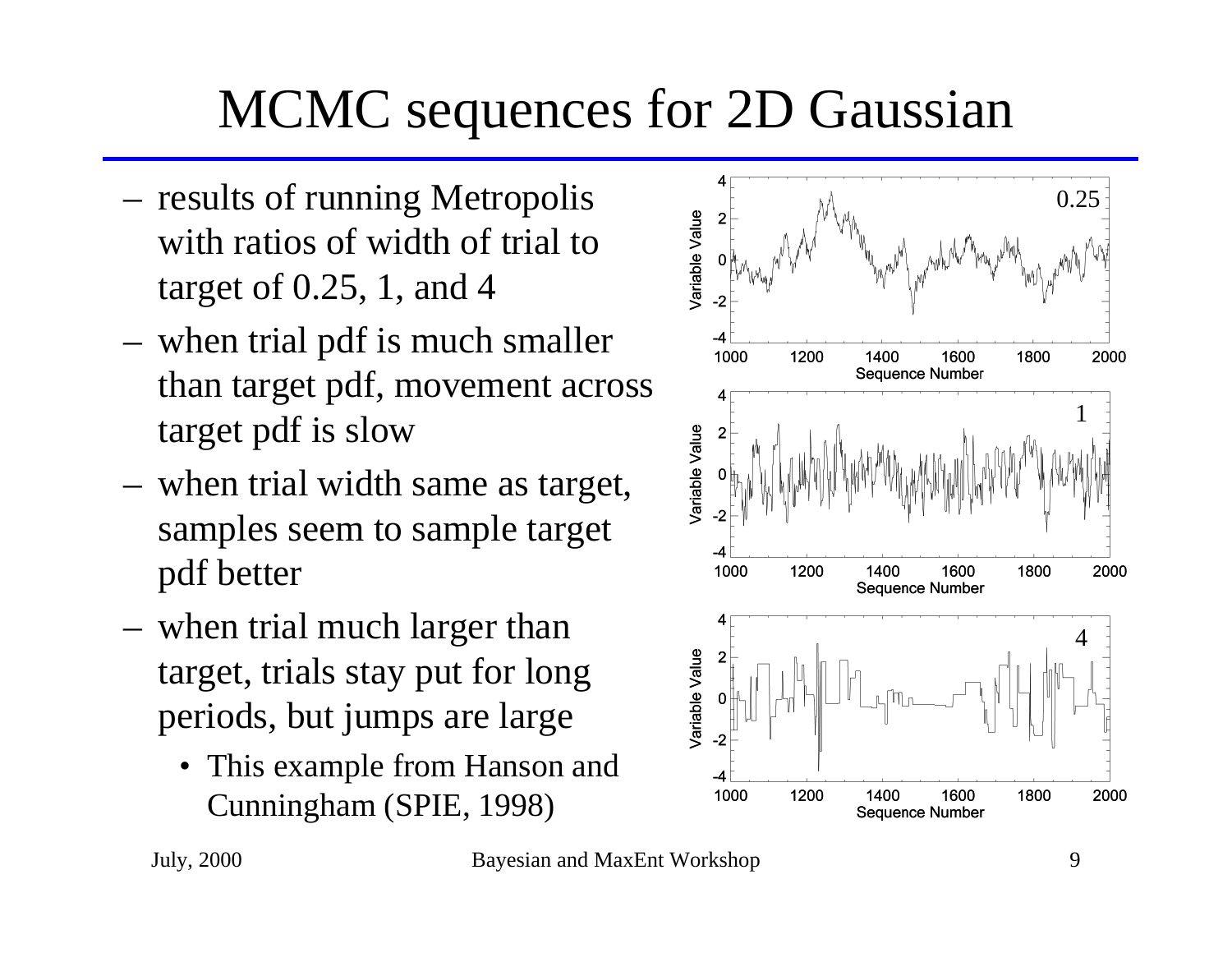# MCMC sequences for 2D Gaussian

- results of running Metropolis with ratios of width of trial to target of 0.25, 1, and 4
- display accumulated 2D distribution for 1000 trials
- viewed this way, it is difficult to see difference between top two images
- when trial pdf much larger than target, fewer splats, but further apart

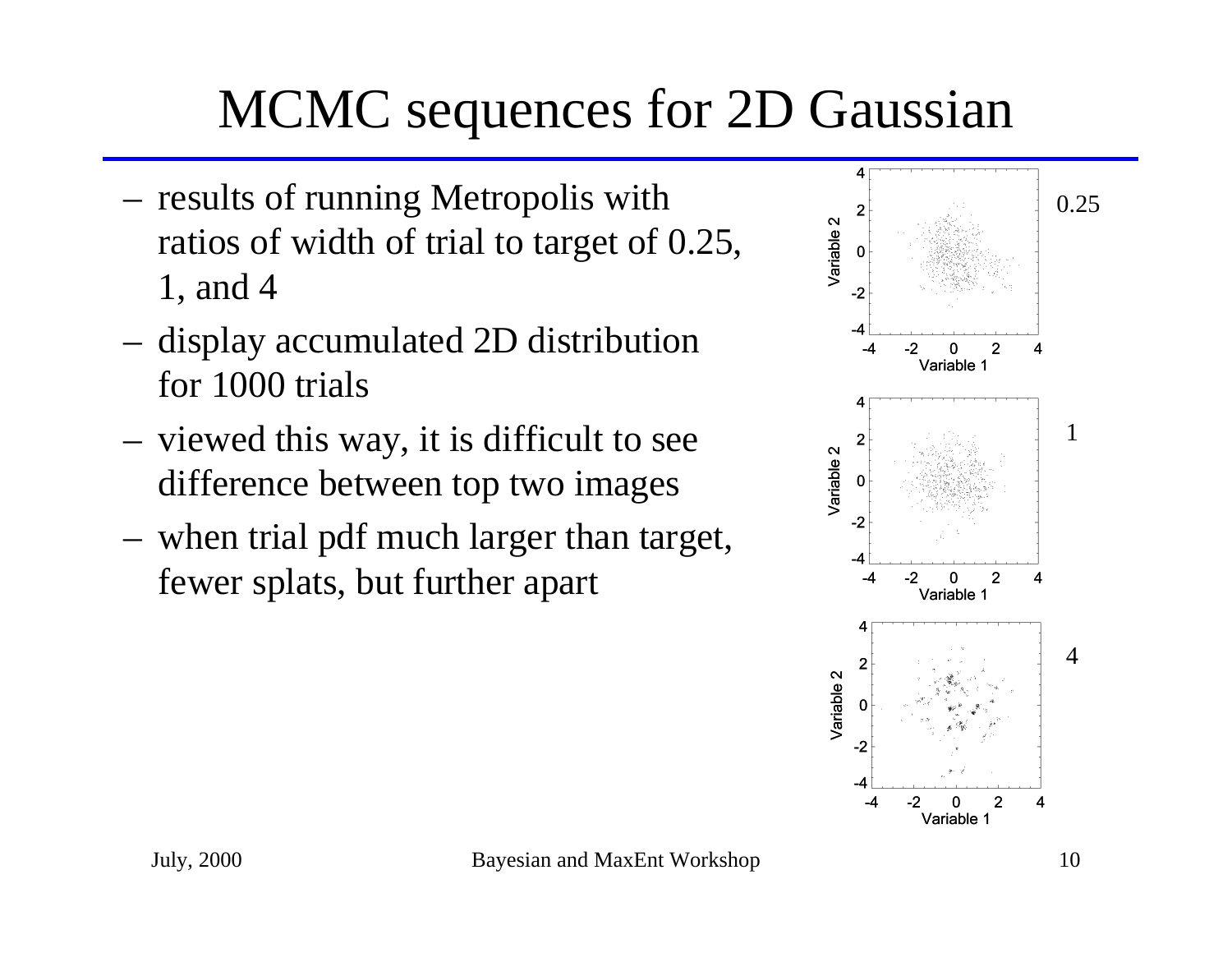# MCMC - autocorrelation and efficiency

- In MCMC sequence, subsequent parameter values are usually correlated
- Degree of correlation quantified by autocorrelation function:

$$
\rho(l) = \frac{1}{N} \sum_{i=1}^{N} y(i) y(i-l)
$$

where *y(x)* is the sequence and *l* is lag

For Markov chain, expect exponential

$$
\rho(l) = \exp\left[-\left|\frac{l}{\lambda}\right|\right]
$$
  
- Sampling efficiency is  

$$
\eta = [1 + 2\sum_{l=1}^{\infty} \rho(l)]^{-1} = \frac{1}{1 + 2\lambda}
$$

In other words,  $\eta^{-1}$  iterates required to achieve one statistically independent sample

July, 2000 Bayesian and MaxEnt Workshop 11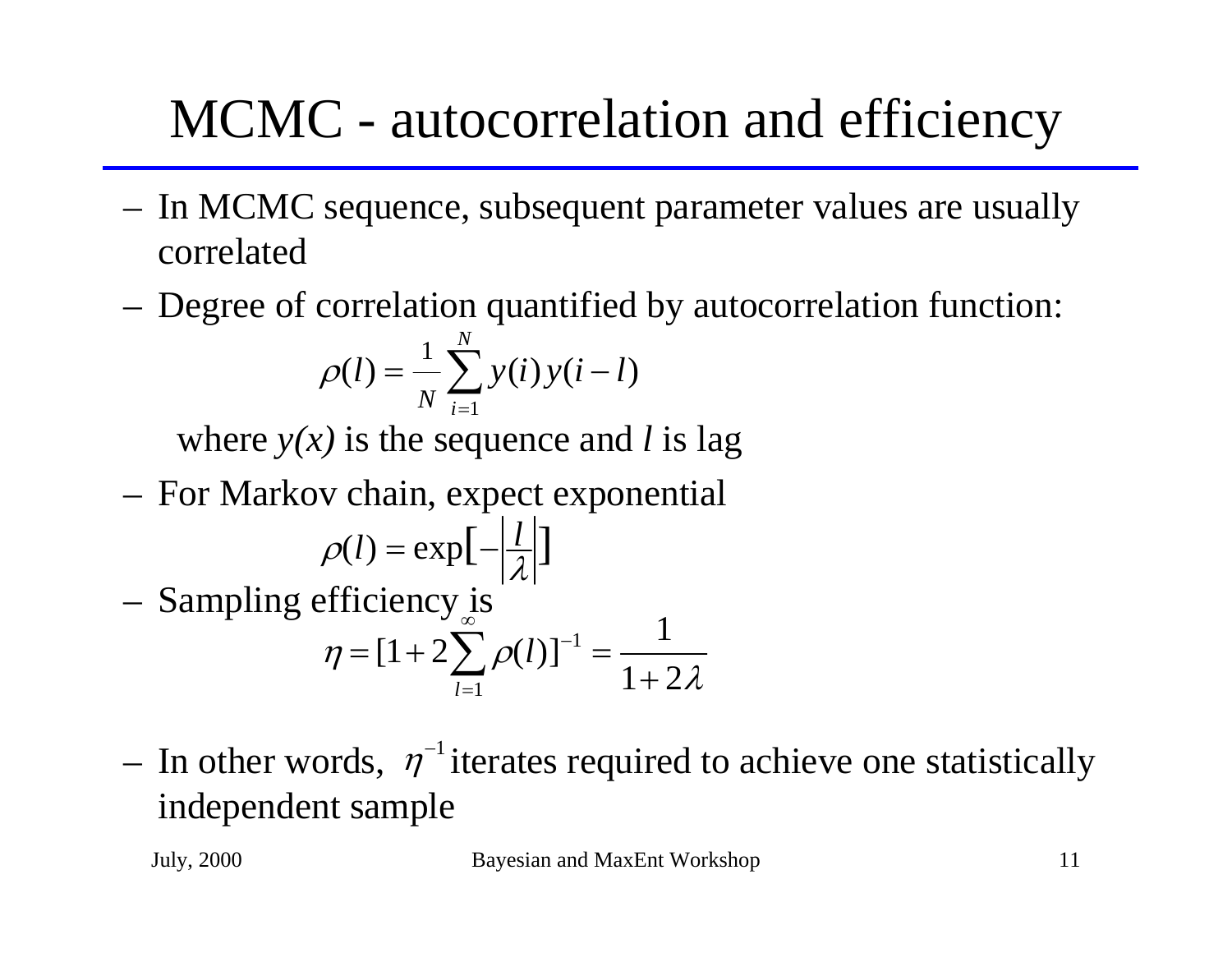#### Autocorrelation for 2D Gaussian

- plot confirms that the autocorrelation drops slowly when the trial width is much smaller than the target width; MCMC efficiency is poor
- best efficiency is when trial about same size as target (for 2D)



Normalized autocovariance for various widths of trial pdf relative to target: 0.25, 1, and 4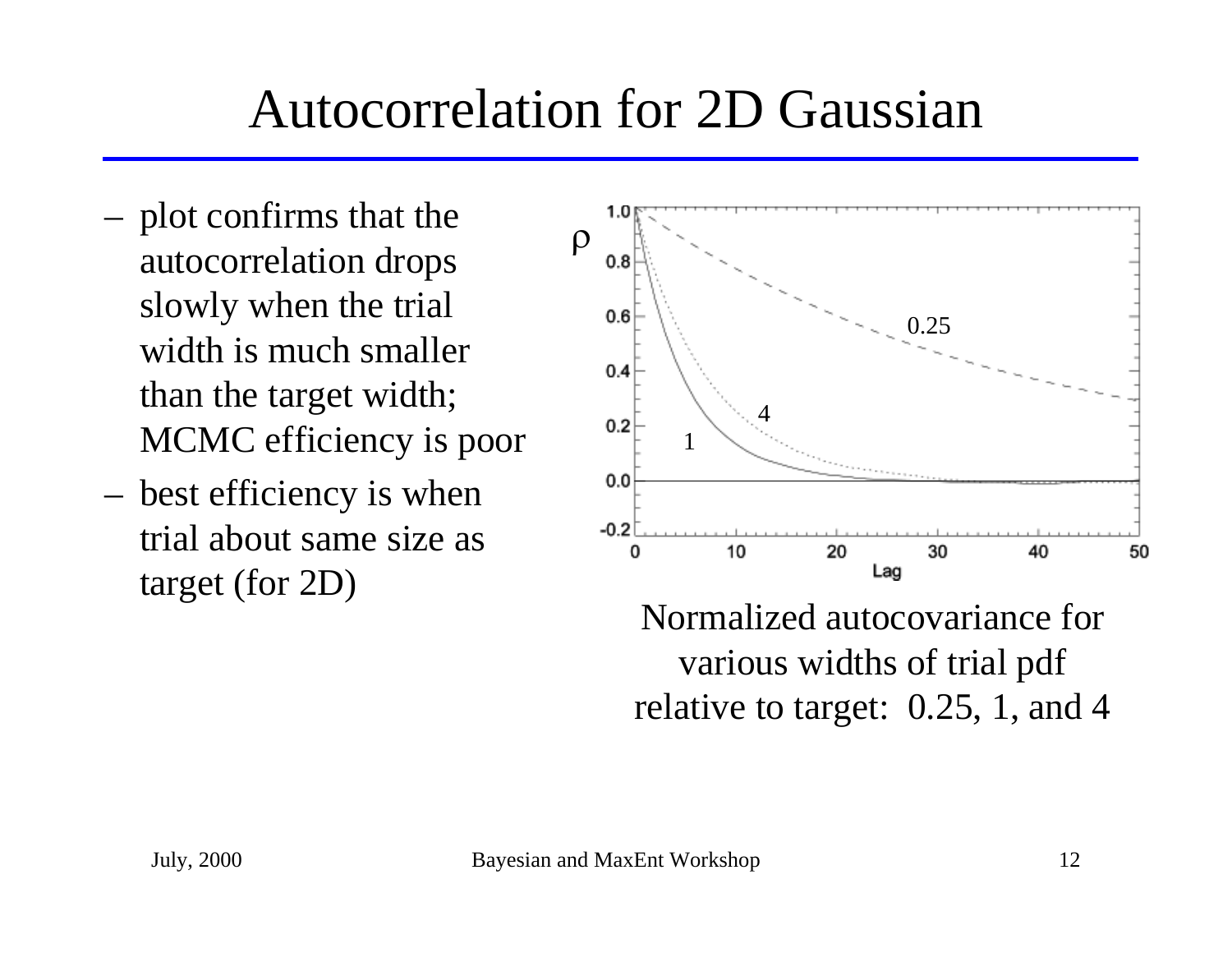### Efficiency as function of width of trial pdf

- for univariate Gaussians, with 1 to 64 dimensions
- efficiency as function of width of trial distributions
- boxes are predictions of optimal efficiency from diffusion theory [A. Gelman, et al., 1996]
- efficiency drops reciprocally with number of dimensions

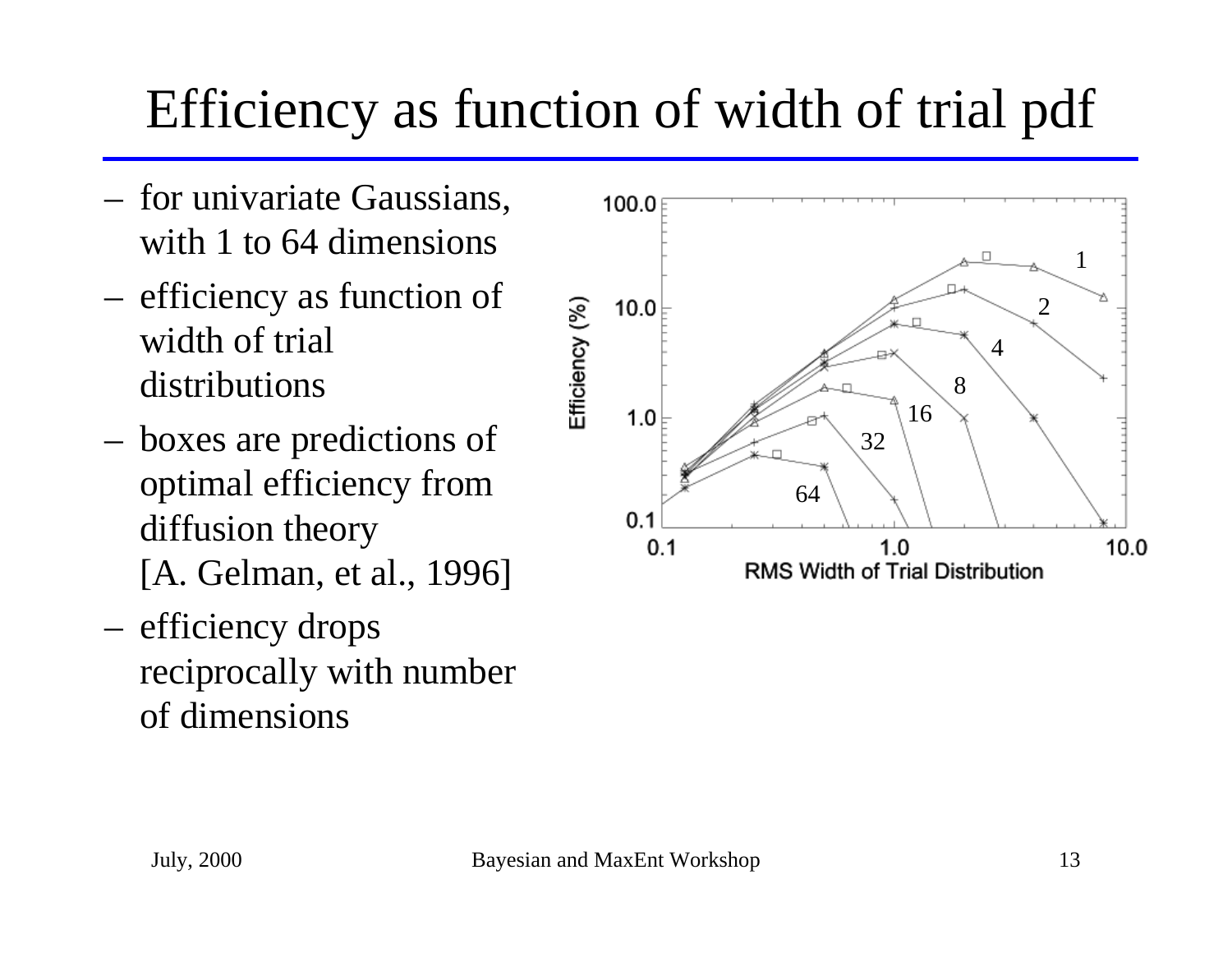#### Efficiency as function of acceptance fraction

- for univariate Gaussians, with 1 to 64 dimensions
- efficiency as function of acceptance fraction
- best efficiency is achieved when about 25% of trials are accepted for a moderate number of dimensions

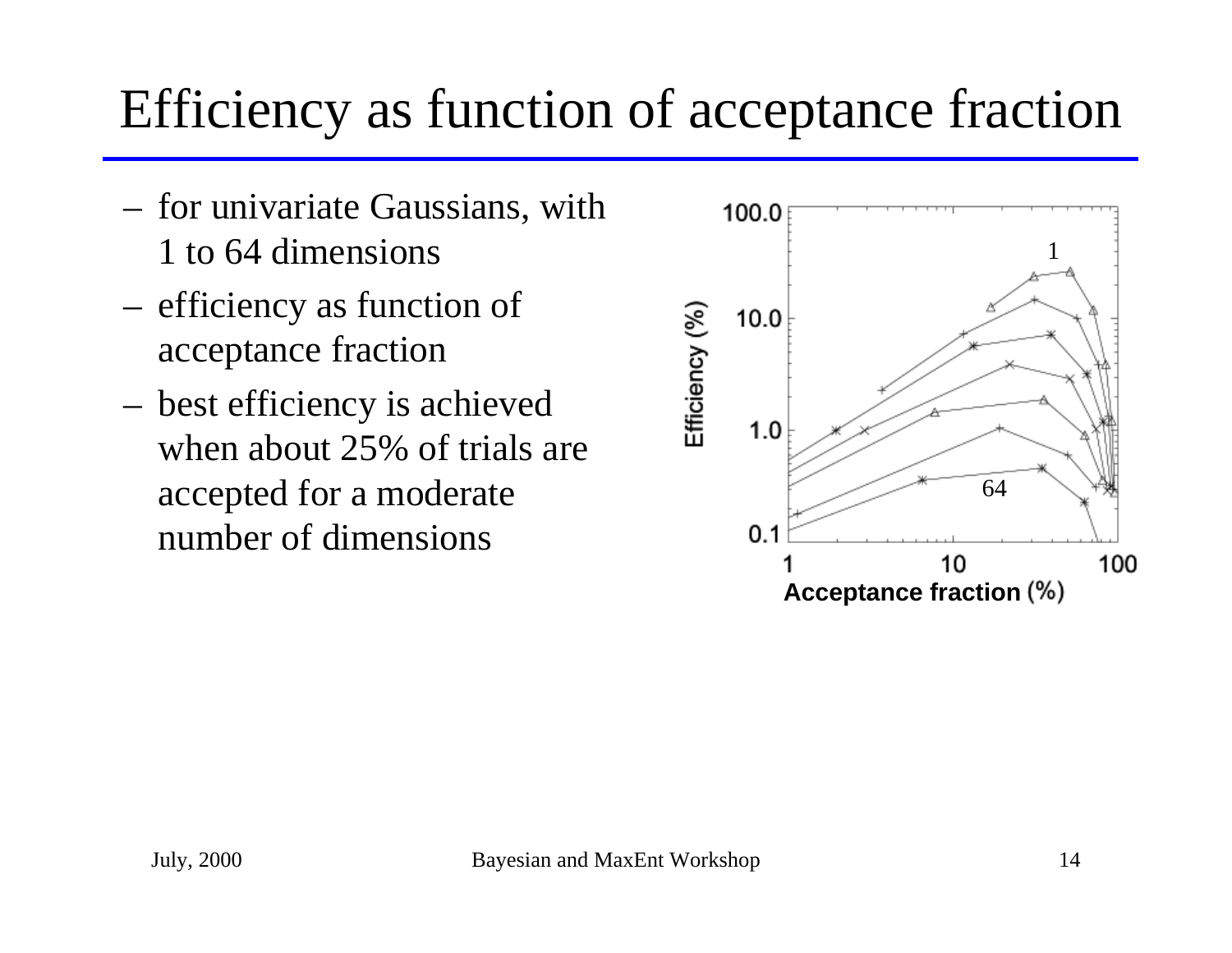# Efficiency of Metropolis algorithm

- Results of experimental study agree with predictions from diffusion theory (A. Gelman et al., 1996)
- Optimum choice for width of Gaussian trial distribution occurs for acceptance fraction of about 25% (but is a weak function of number of dimensions)
- Optimal statistical efficiency: η ~ 0.3/*n* 
	- for simplest case of uncorrelated, equivariate Gaussian
	- correlation and variable variance generally decreases efficiency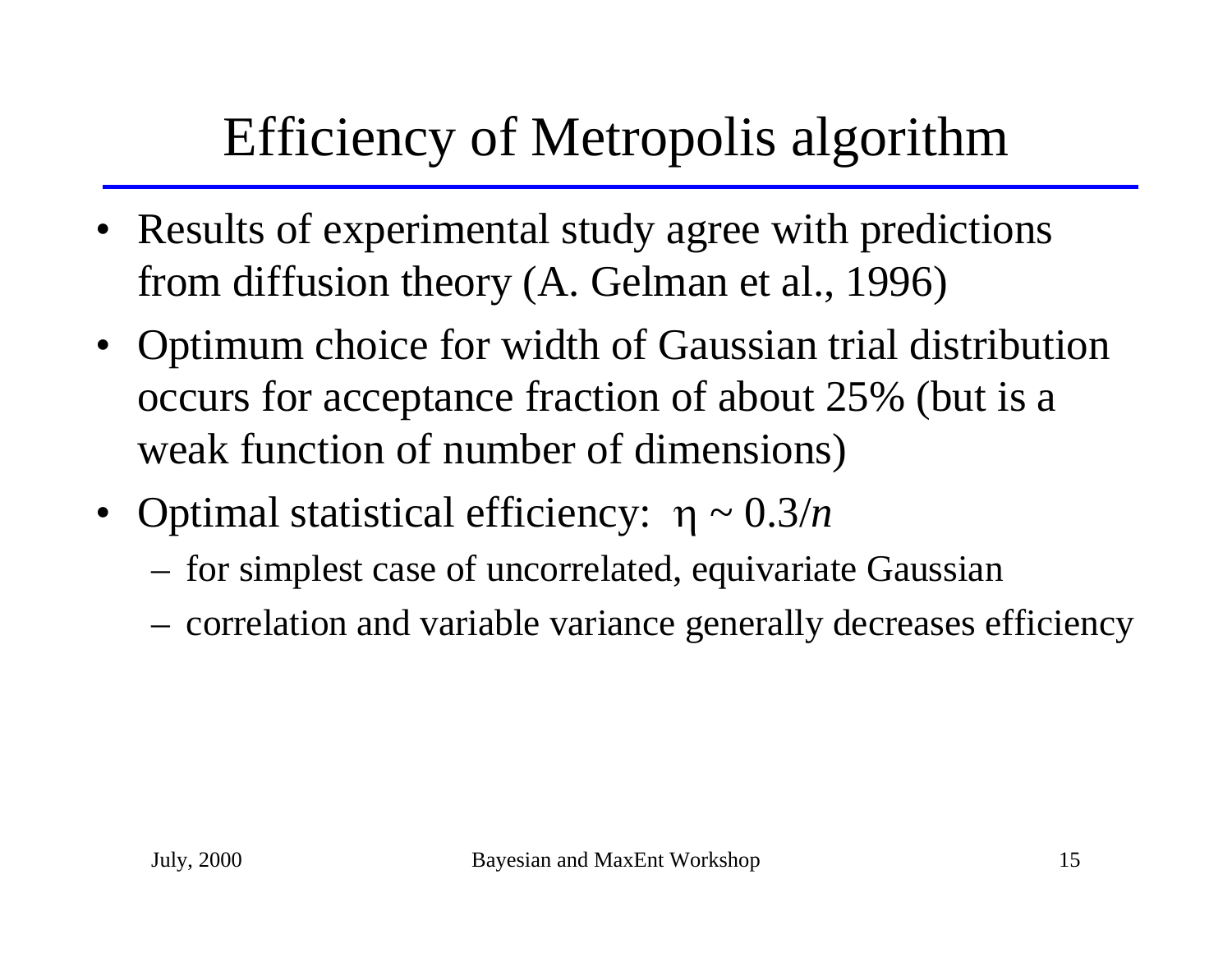## Further considerations

- When target distribution *q* ( **<sup>x</sup>**) not isotropic
	- difficult to accommodate with isotropic  $t(\Delta x)$
	- each parameter can have different efficiency
	- desirable to vary width of different  $t(\mathbf{x})$  to approximately match  $q(\mathbf{x})$
	- recovers efficiency of univariate case
- When  $q(\mathbf{x})$  has correlations
	- $t(\mathbf{x})$  should match shape of  $q(\mathbf{x})$

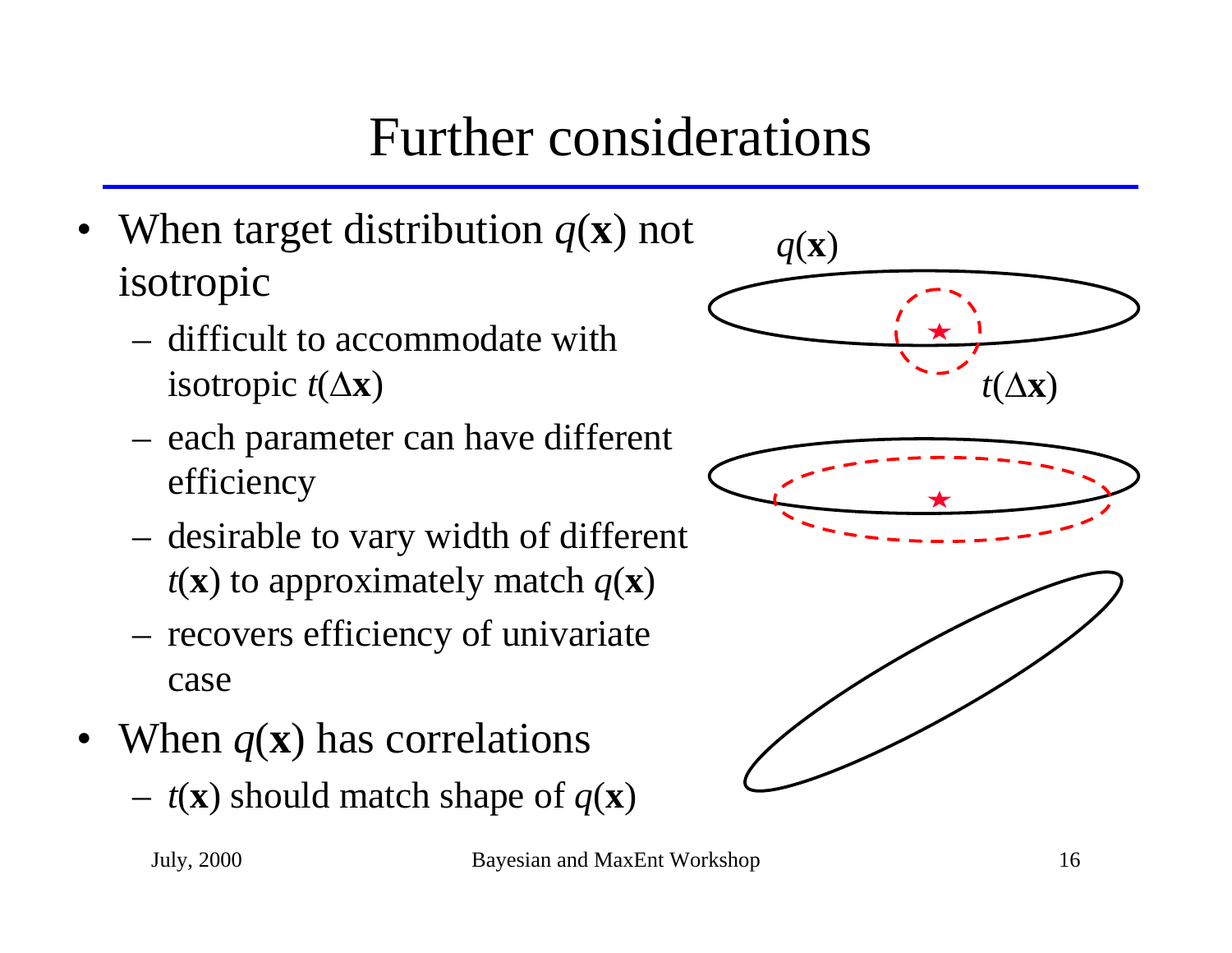# MCMC - Issues

- Identification of convergence to target pdf
	- is sequence in thermodynamic equilibrium with target pdf?
	- validity of estimated properties of parameters (covariance)
- Burn in
	- at beginning of sequence, may need to run MCMC for awhile to achieve convergence to target pdf
- Use of multiple sequences
	- different starting values can help confirm convergence
	- natural choice when using computers with multiple CPUs
- Accuracy of estimated properties of parameters related to efficiency, described above
- July, 2000 Bayesian and MaxEnt Workshop 17 • Optimization of efficiency of MCMC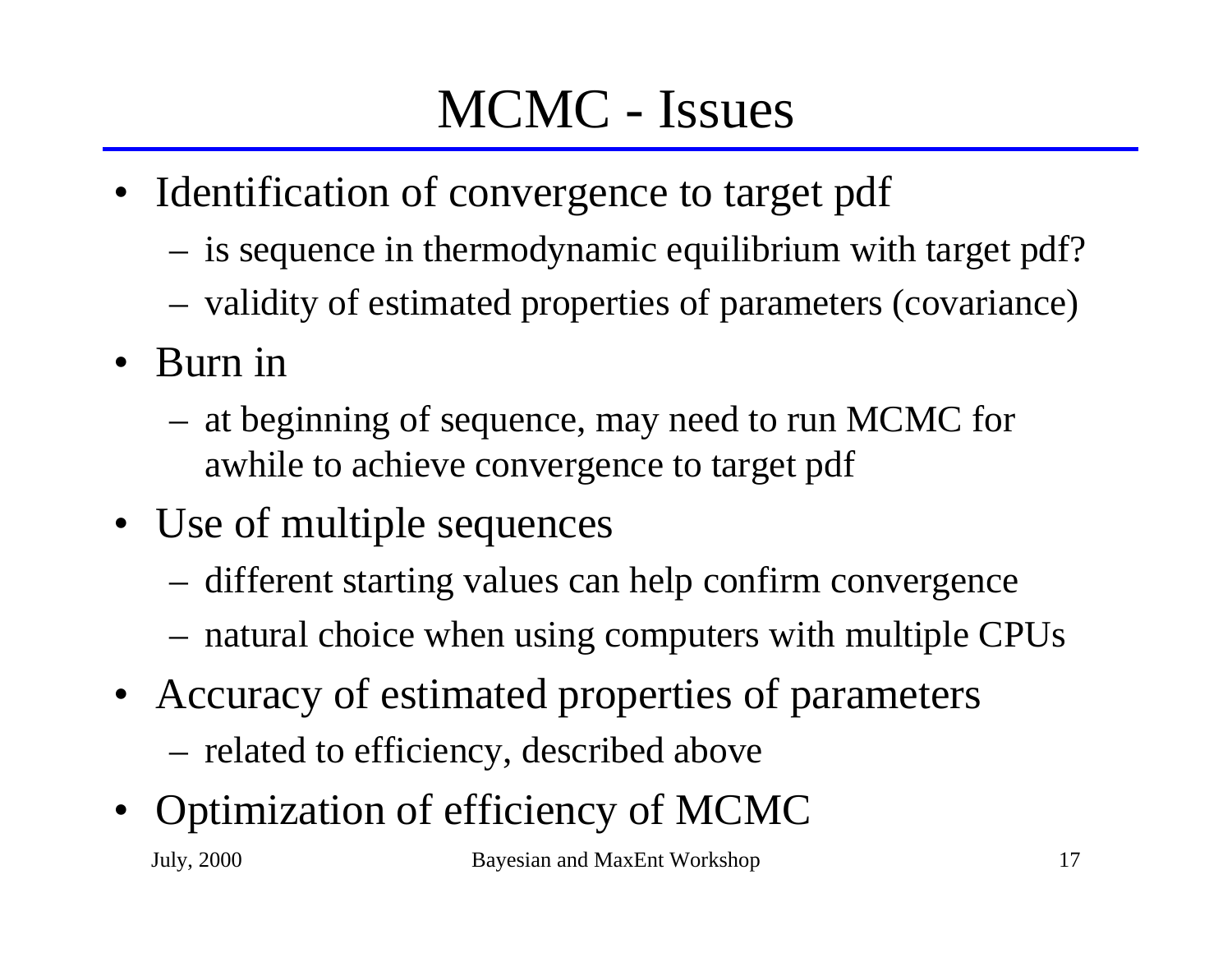## MCMC - Multiple runs

 Multiple runs starting with different random number seed confirm MCMC sequences have converged to the target pdf



First MCMC sequence

Second, independent MCMC sequence

Examples of multiple MCMC runs from my talk on the analysis of Rossi data (http://public.lanl.gov/kmh/talks/maxent00a.pdf)

July, 2000 Bayesian and MaxEnt Workshop 18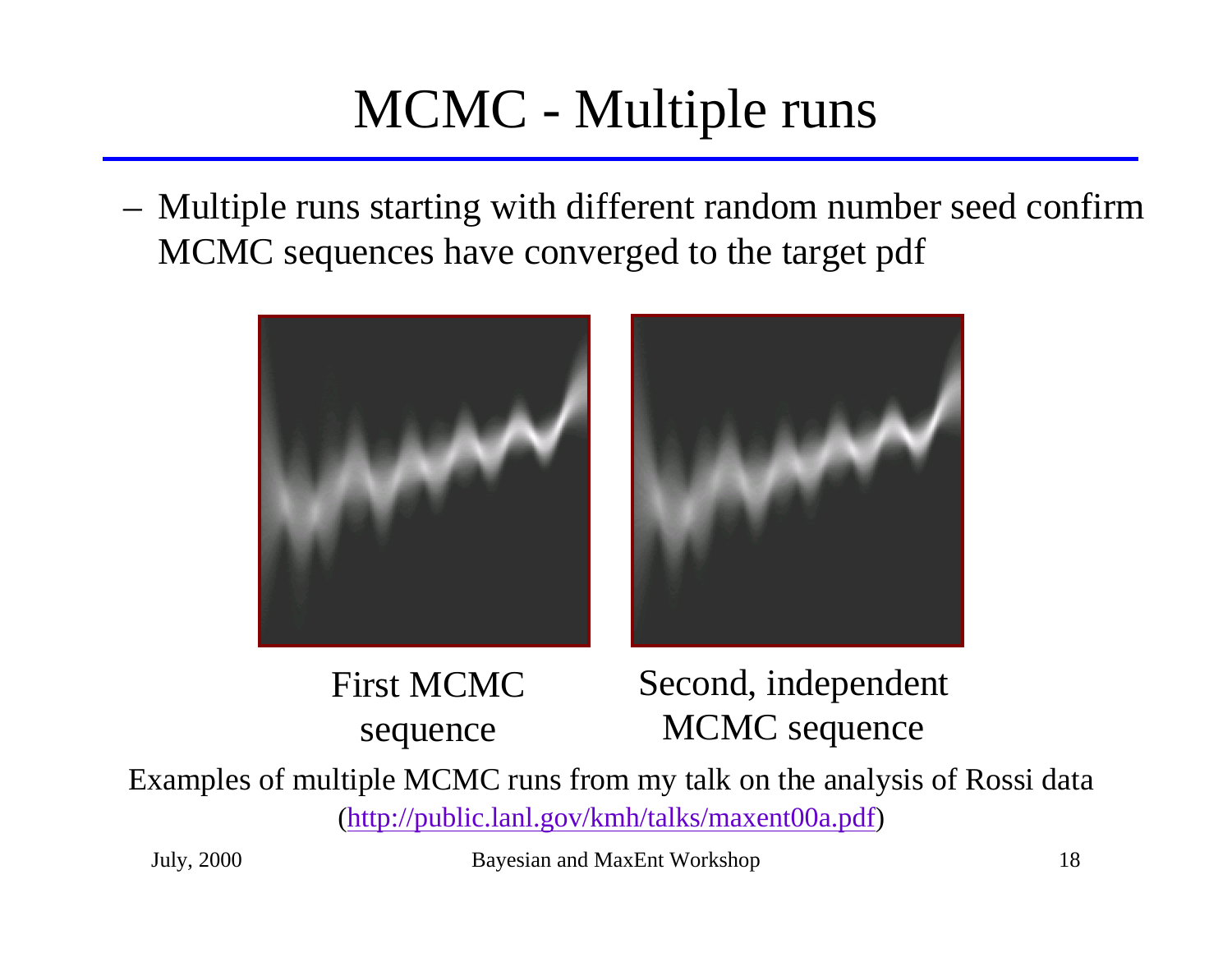- • Introduction of fictitious temperature
	- define functional ϕ ( **<sup>x</sup>**) as minus-logarithm of target probability  $\varphi(\mathbf{x}) = -\log(q(\mathbf{x}))$
	- scale ϕ by an inverse "temperature" to form new pdf  $q'(\mathbf{x}, T) = \exp[-T^{-1} \varphi(\mathbf{x})]$
	- $q'(\mathbf{x}, T)$  is flatter than  $q(\mathbf{x})$  for  $T > 1$  (called annealing)
- Uses of annealing (also called tempering)
	- allows MCMC to move between multiple peaks in  $q(\mathbf{x})$
	- simulated annealing optimization algorithm (takes  $\lim T \to 0$ )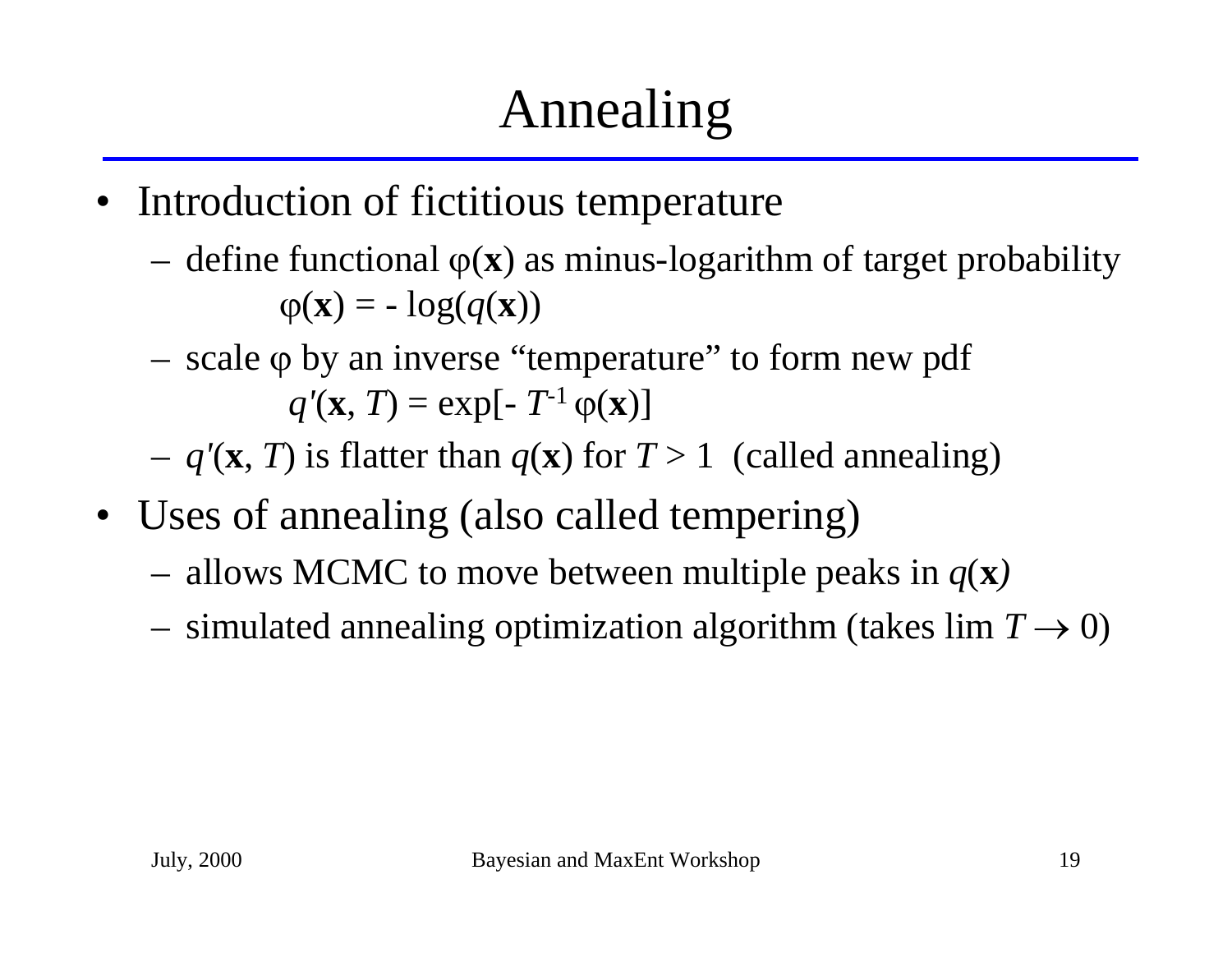#### Annealing to handle multiple peaks

- Example target distribution is three narrow, well separated peaks
- For original distribution  $(T = 1)$ , an MCMC run of 10000 steps rarely moves between peaks
- At temperature  $T = 100$  (right), MCMC moves easily between peaks and through surrounding regions
- from M-D Wu and W. J. Fitzgerald, *Maximum Entropy and Bayesian Methods* (1996)



July, 2000 Bayesian and MaxEnt Workshop 20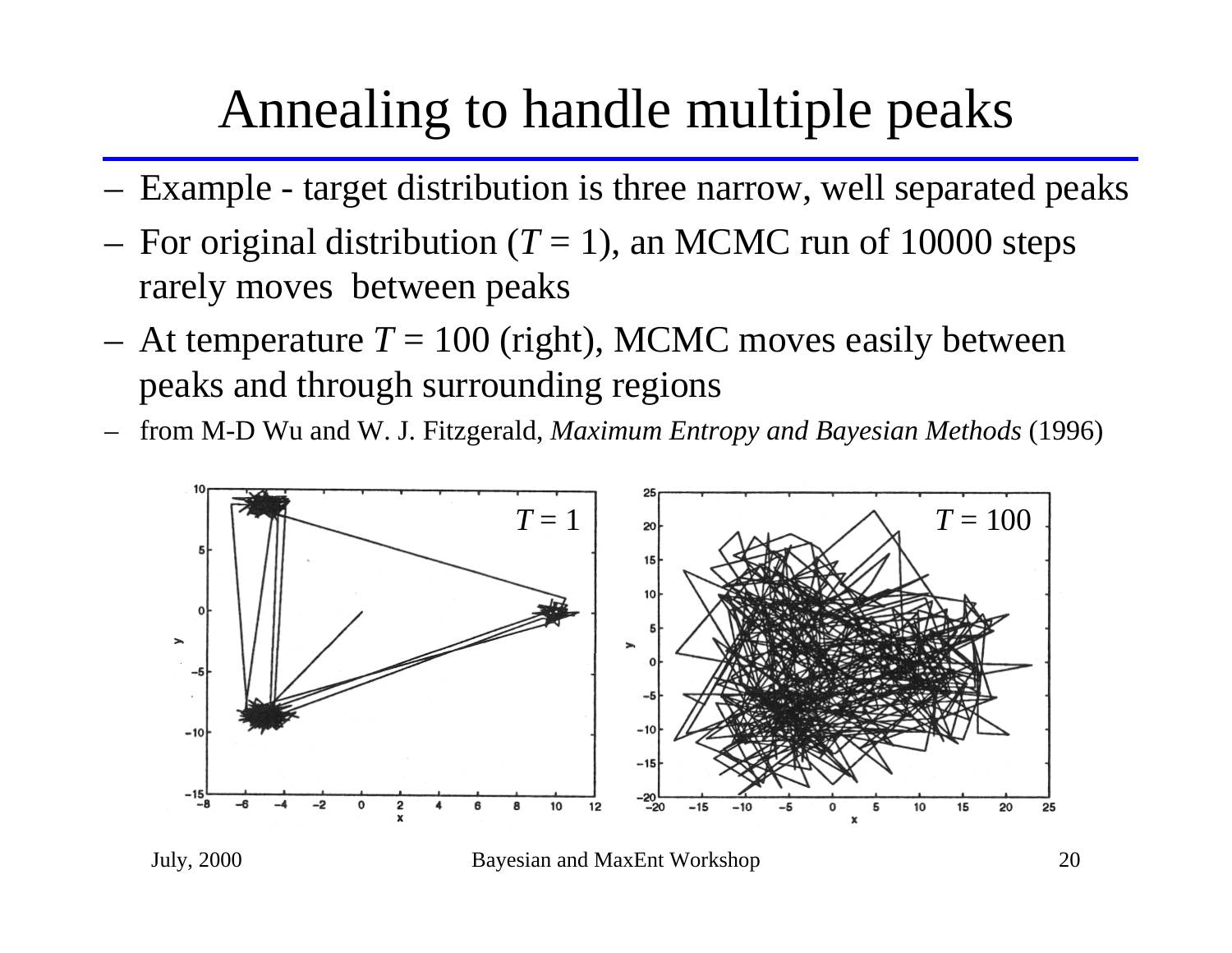# Other MCMC algorithms

- Gibbs
	- vary only one component of **x** at a time
	- $-$  draw new value of  $x_j$  from conditional  $q(x_j | x_1 x_2 ... x_{j-1} x_{j+1} ...)$
- Metropolis-Hastings
	- allows use of nonsymmetric trial functions,  $t(\Delta x; x_k)$ , suitably chosen to improve efficiency
	- $-$  use  $r = [t(\Delta \mathbf{x}; \mathbf{x}_k) q(\mathbf{x}^*)] / [t(-\Delta \mathbf{x}; \mathbf{x}^*) q(\mathbf{x}_k)]$
- Langevin technique
	- uses gradient\* of minus-log-prob to shift trial function towards regions of higher probability
	- uses Metropolis-Hastings
	- \* adjoint differentiation affords efficient gradient calculation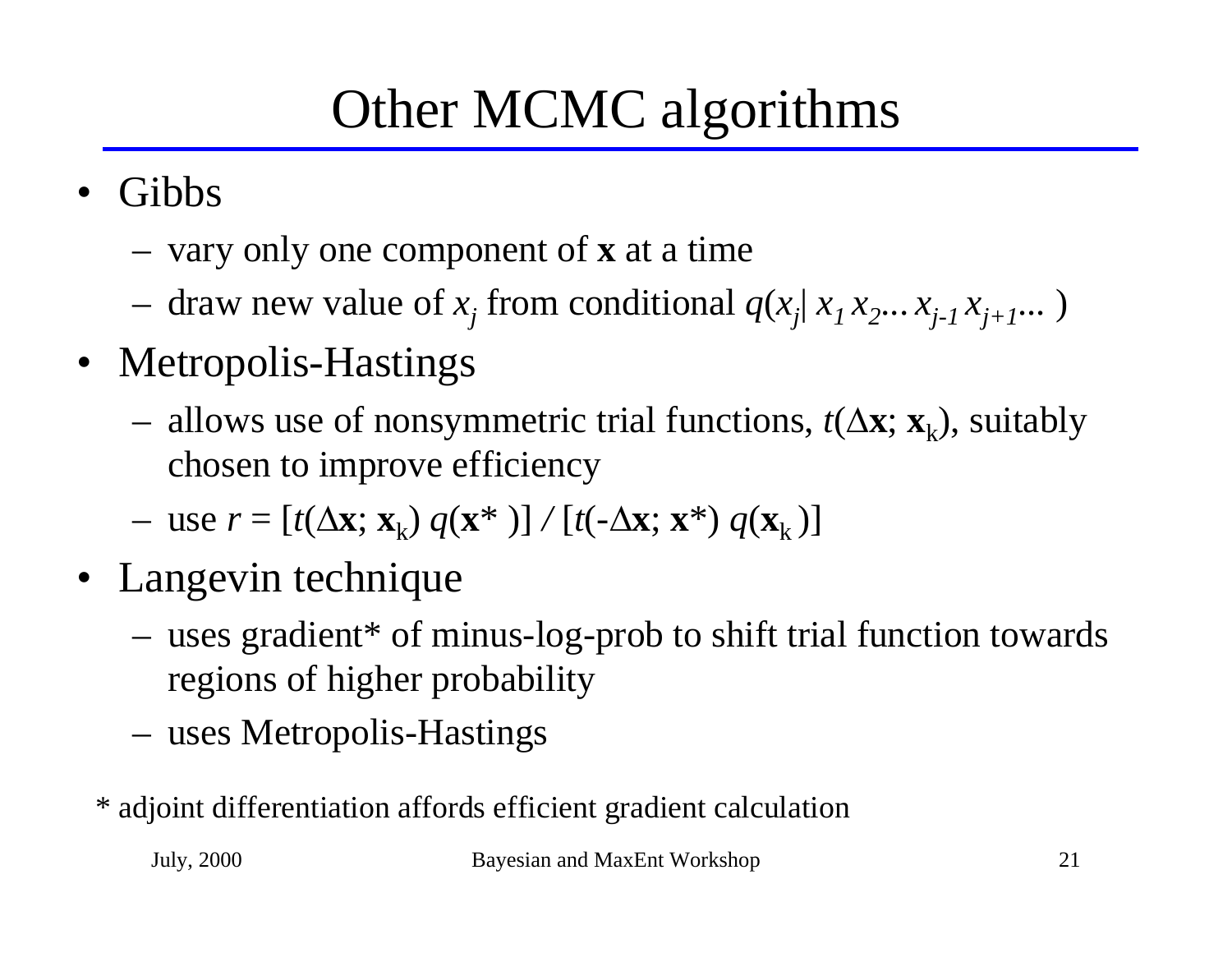# Hamiltonian hybrid algorithm

- Hamiltonian hybrid algorithm
	- called hybrid because it alternates Gibbs & Metropolis steps
	- associate with each parameter  $x_i$  a momentum  $p_i$
	- define a Hamiltonian

*H* =  $\varphi$ (**x**) + Σ  $p_i^2/(2 m_i)$ ; where  $\varphi$  = -log (*q* (**x**))

new pdf:

 $q'(\mathbf{x}, \mathbf{p}) = \exp(-H(\mathbf{x}, \mathbf{p})) = q(\mathbf{x}) \exp(-\sum p_i^2/(2 m_i))$ 

- can easily move long distances in ( **<sup>x</sup>**, **p**) space at constant *H* using Hamiltonian dynamics, so Metropolis step is very efficient
- uses gradient\* of ϕ (minus-log-prob)
- Gibbs step in **p** for constant **x** is easy
- efficiency may be better than Metropolis for large dimensions
- \* adjoint differentiation affords efficient gradient calculation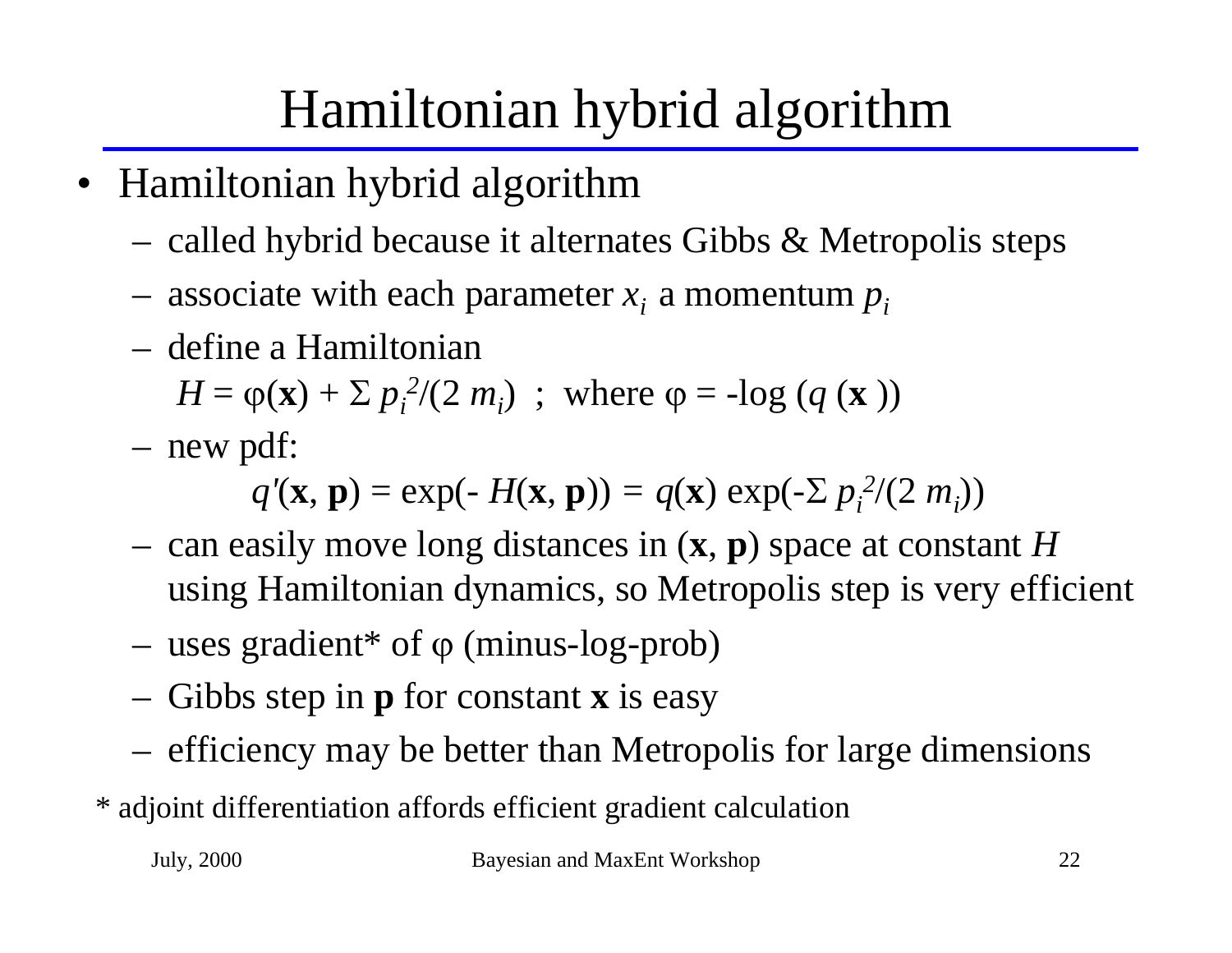### Hamiltonian hybrid algorithm

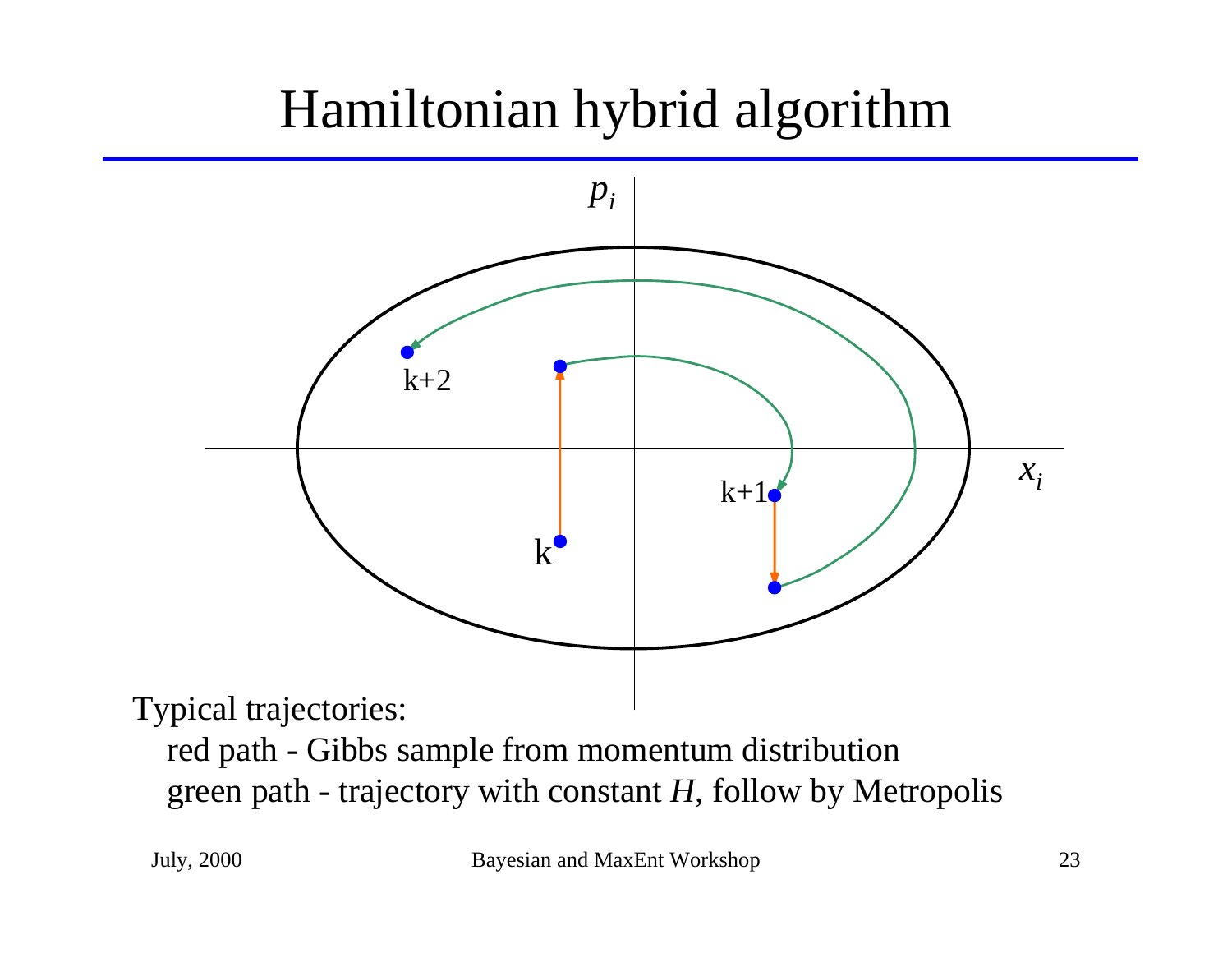## Conclusions

- MCMC provides good tool for exploring the posterior and hence for drawing inferences about models and parameters
- For valid results, care must be taken to
	- verify convergence of the sequence
	- exclude early part of sequence, before convergence reached
	- be wary of multiple peaks that need to be sampled
- For good efficiency, care must be taken to
	- adjust the size and shape of the trial distribution; rule of thumb is to aim for 25% trial acceptance for  $5 < n < 100$
- A lot of research is happening don't worry, be patient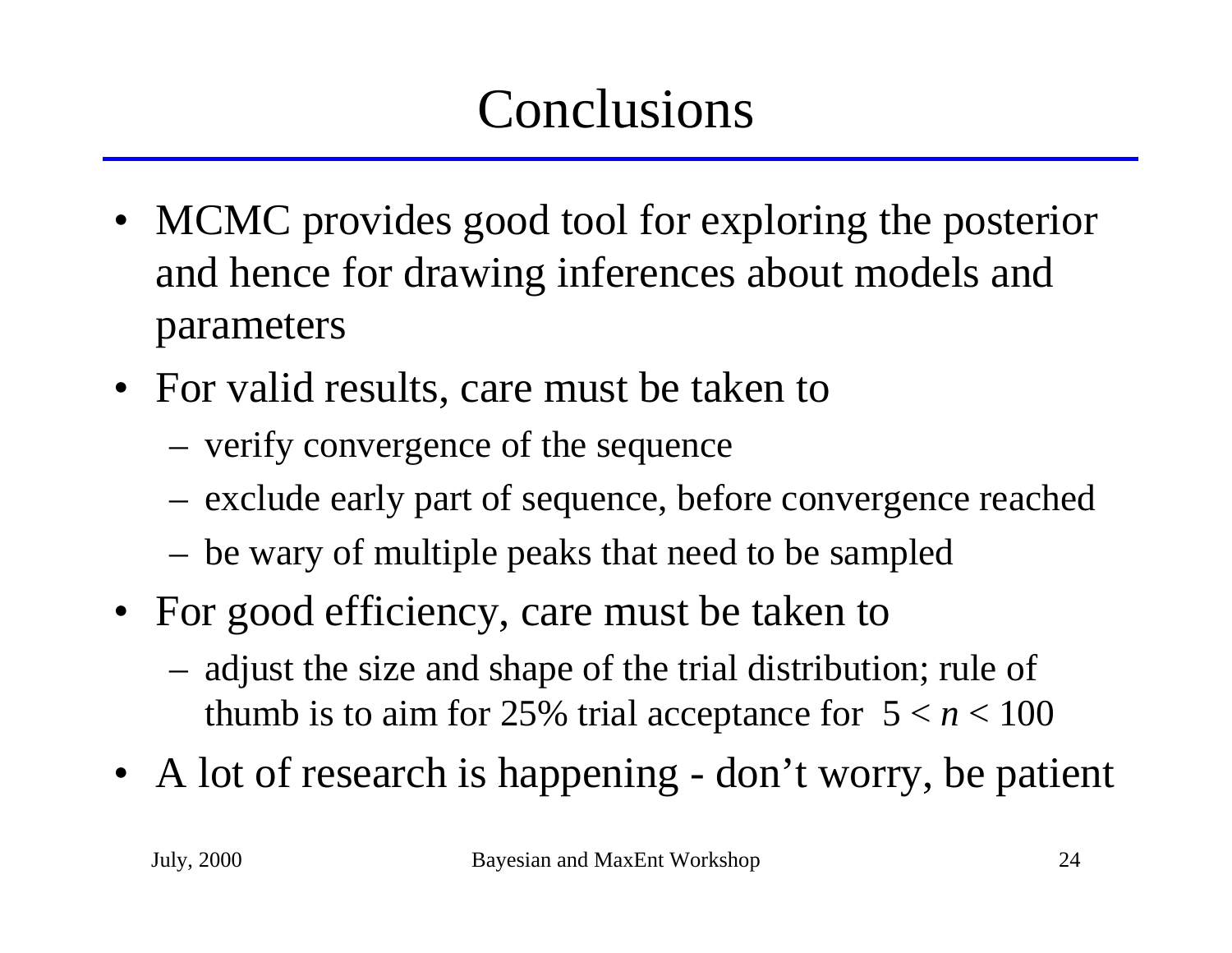# Short Bibliography

- "Posterior sampling with improved efficiency," K. M. Hanson and G. S. Cunningham, *Proc. SPIE* **3338**, 371-382 (1998); includes introduction to MCMC
- *Markov Chain Monte Carlo in Practice*, W. R. Gilks et al., (Chapman and Hall, 1996); excellent general-purpose book
- "Efficient Metropolis jumping rules," A. Gelman et al, in *Bayesian Statistics*  **5**, J. M. Bernardo et al., (Oxford Univ., 1996); diffusion theory
- "Bayesian computation and stochastic systems," J. Besag et al., *Stat. Sci.* **10**, 3-66 (1995); MCMC applied to image analysis
- – *Bayesian Learning for Neural Networks*, R. M. Neal, (Springer, 1996); Hamiltonian hybrid MCMC
- "Bayesian multinodal evidence computation by adaptive tempered MCMC," M-D Wu and W. J. Fitzgerald, in *Maximum Entropy and Bayesian Methods*, K. M. Hanson and R. N. Silver, eds., (Kluwer Academic, 1996); annealing

More articles and slides under http://www.lanl.gov/home/kmh/